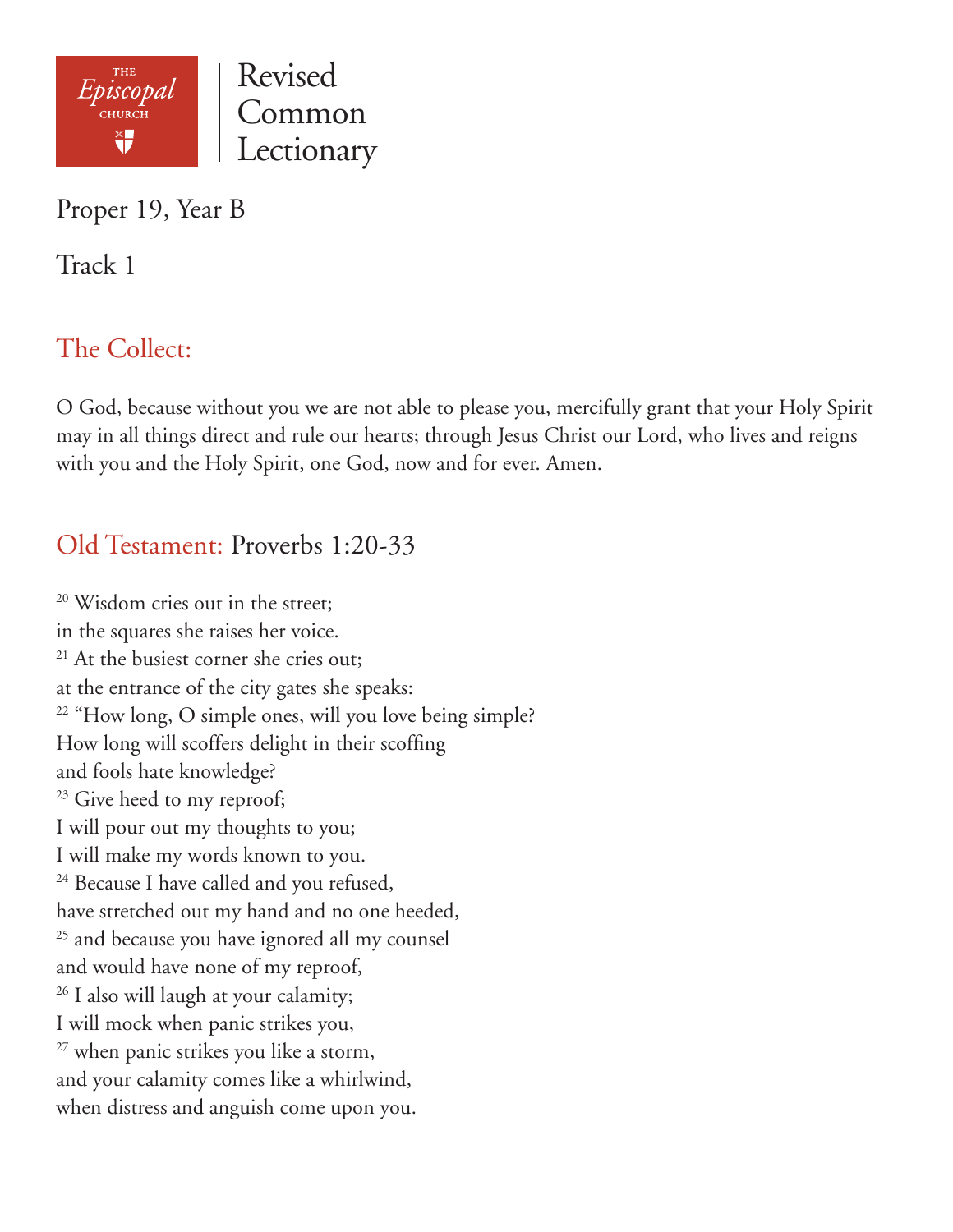<sup>28</sup> Then they will call upon me, but I will not answer; they will seek me diligently, but will not find me. <sup>29</sup> Because they hated knowledge and did not choose the fear of the Lord, <sup>30</sup> would have none of my counsel, and despised all my reproof, <sup>31</sup> therefore they shall eat the fruit of their way and be sated with their own devices. <sup>32</sup> For waywardness kills the simple, and the complacency of fools destroys them; <sup>33</sup> but those who listen to me will be secure and will live at ease, without dread of disaster."

### Psalm: Psalm 19 or Wisdom of Solomon 7:26-8:1

<sup>1</sup> The heavens declare the glory of God,  $*$  and the firmament shows his handiwork. <sup>2</sup> One day tells its tale to another,  $*$  and one night imparts knowledge to another. <sup>3</sup> Although they have no words or language,  $*$  and their voices are not heard,  $4$  Their sound has gone out into all lands,  $*$  and their message to the ends of the world. <sup>5</sup> In the deep has he set a pavilion for the sun;  $*$  it comes forth like a bridegroom out of his chamber; it rejoices like a champion to run its course. <sup>6</sup> It goes forth from the uttermost edge of the heavens and runs about to the end of it again; \* nothing is hidden from its burning heat. 7 The law of the Lord is perfect and revives the soul; \* the testimony of the Lord is sure and gives wisdom to the innocent. 8 The statutes of the Lord are just and rejoice the heart; \* the commandment of the Lord is clear and gives light to the eyes.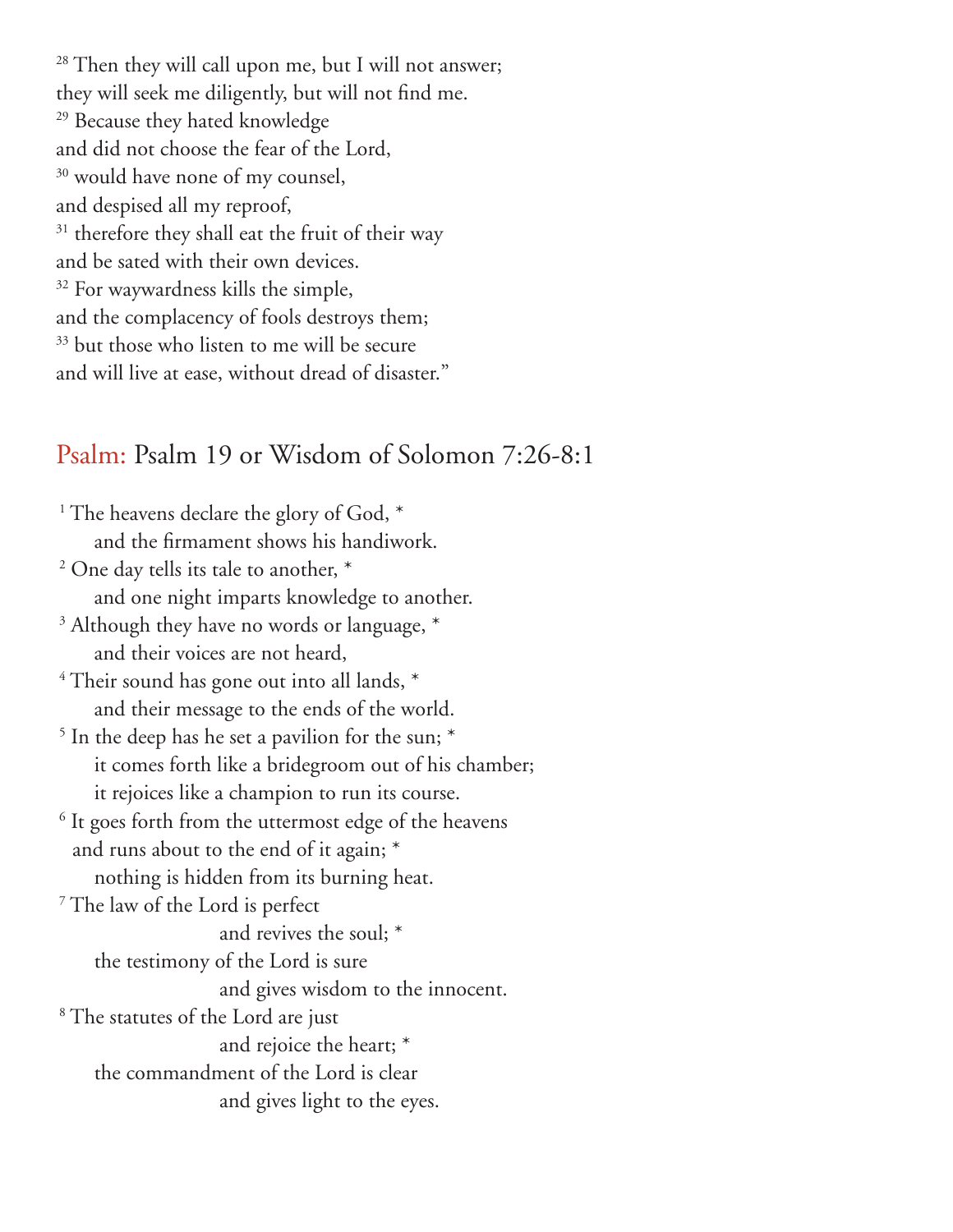<sup>9</sup> The fear of the Lord is clean and endures for ever; \* the judgments of the Lord are true and righteous altogether. <sup>10</sup> More to be desired are they than gold, more than much fine gold, \* sweeter far than honey, than honey in the comb.  $11$  By them also is your servant enlightened,  $*$  and in keeping them there is great reward. <sup>12</sup> Who can tell how often he offends? \* cleanse me from my secret faults. <sup>13</sup> Above all, keep your servant from presumptuous sins; let them not get dominion over me; \* then shall I be whole and sound, and innocent of a great offense. <sup>14</sup> Let the words of my mouth and the meditation of my heart be acceptable in your sight, \* O Lord, my strength and my redeemer.

#### **or**

<sup>26</sup> For she is a reflection of eternal light, a spotless mirror of the working of God, and an image of his goodness. <sup>27</sup> Although she is but one, she can do all things, and while remaining in herself, she renews all things; in every generation she passes into holy souls and makes them friends of God, and prophets; <sup>28</sup> for God loves nothing so much as the person who lives with wisdom. <sup>29</sup> She is more beautiful than the sun, and excels every constellation of the stars. Compared with the light she is found to be superior, <sup>30</sup> for it is succeeded by the night, but against wisdom evil does not prevail.

<sup>1</sup> She reaches mightily from one end of the earth to the other, and she orders all things well.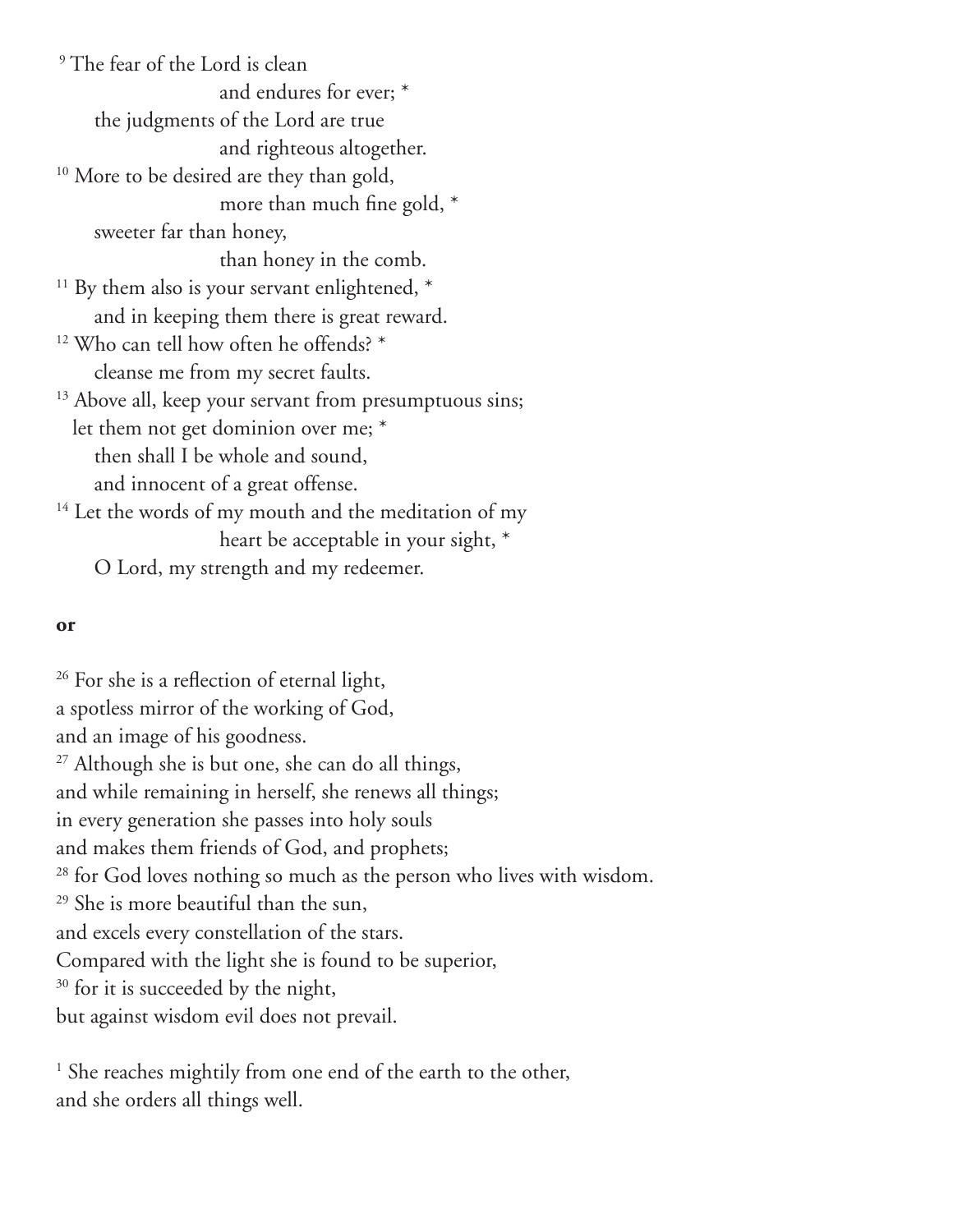## Epistle: James 3:1-12

<sup>1</sup> Not many of you should become teachers, my brothers and sisters, for you know that we who teach will be judged with greater strictness. <sup>2</sup>For all of us make many mistakes. Anyone who makes no mistakes in speaking is perfect, able to keep the whole body in check with a bridle. <sup>3</sup>If we put bits into the mouths of horses to make them obey us, we guide their whole bodies. 4 Or look at ships: though they are so large that it takes strong winds to drive them, yet they are guided by a very small rudder wherever the will of the pilot directs. <sup>5</sup>So also the tongue is a small member, yet it boasts of great exploits. How great a forest is set ablaze by a small fire! 6 And the tongue is a fire. The tongue is placed among our members as a world of iniquity; it stains the whole body, sets on fire the cycle of nature, and is itself set on fire by hell. <sup>7</sup>For every species of beast and bird, of reptile and sea creature, can be tamed and has been tamed by the human species, <sup>8</sup>but no one can tame the tongue—a restless evil, full of deadly poison. <sup>9</sup>With it we bless the Lord and Father, and with it we curse those who are made in the likeness of God. 10From the same mouth come blessing and cursing. My brothers and sisters, this ought not to be so. <sup>11</sup>Does a spring pour forth from the same opening both fresh and brackish water? 12Can a fig tree, my brothers and sisters, yield olives, or a grapevine figs? No more can salt water yield fresh.

### Gospel: Mark 8:27-38

<sup>27</sup> Jesus went on with his disciples to the villages of Caesarea Philippi; and on the way he asked his disciples, "Who do people say that I am?" <sup>28</sup>And they answered him, "John the Baptist; and others, Elijah; and still others, one of the prophets." <sup>29</sup>He asked them, "But who do you say that I am?" Peter answered him, "You are the Messiah." <sup>30</sup>And he sternly ordered them not to tell anyone about him.

<sup>31</sup> Then he began to teach them that the Son of Man must undergo great suffering, and be rejected by the elders, the chief priests, and the scribes, and be killed, and after three days rise again. 32He said all this quite openly. And Peter took him aside and began to rebuke him. <sup>33</sup>But turning and looking at his disciples, he rebuked Peter and said, "Get behind me, Satan! For you are setting your mind not on divine things but on human things."

 $34$  He called the crowd with his disciples, and said to them, "If any want to become my followers, let them deny themselves and take up their cross and follow me. 35For those who want to save their life will lose it, and those who lose their life for my sake, and for the sake of the gospel, will save it.  $36$  For what will it profit them to gain the whole world and forfeit their life?  $37$ Indeed, what can they give in return for their life? 38Those who are ashamed of me and of my words in this adulterous and sinful generation, of them the Son of Man will also be ashamed when he comes in the glory of his Father with the holy angels."